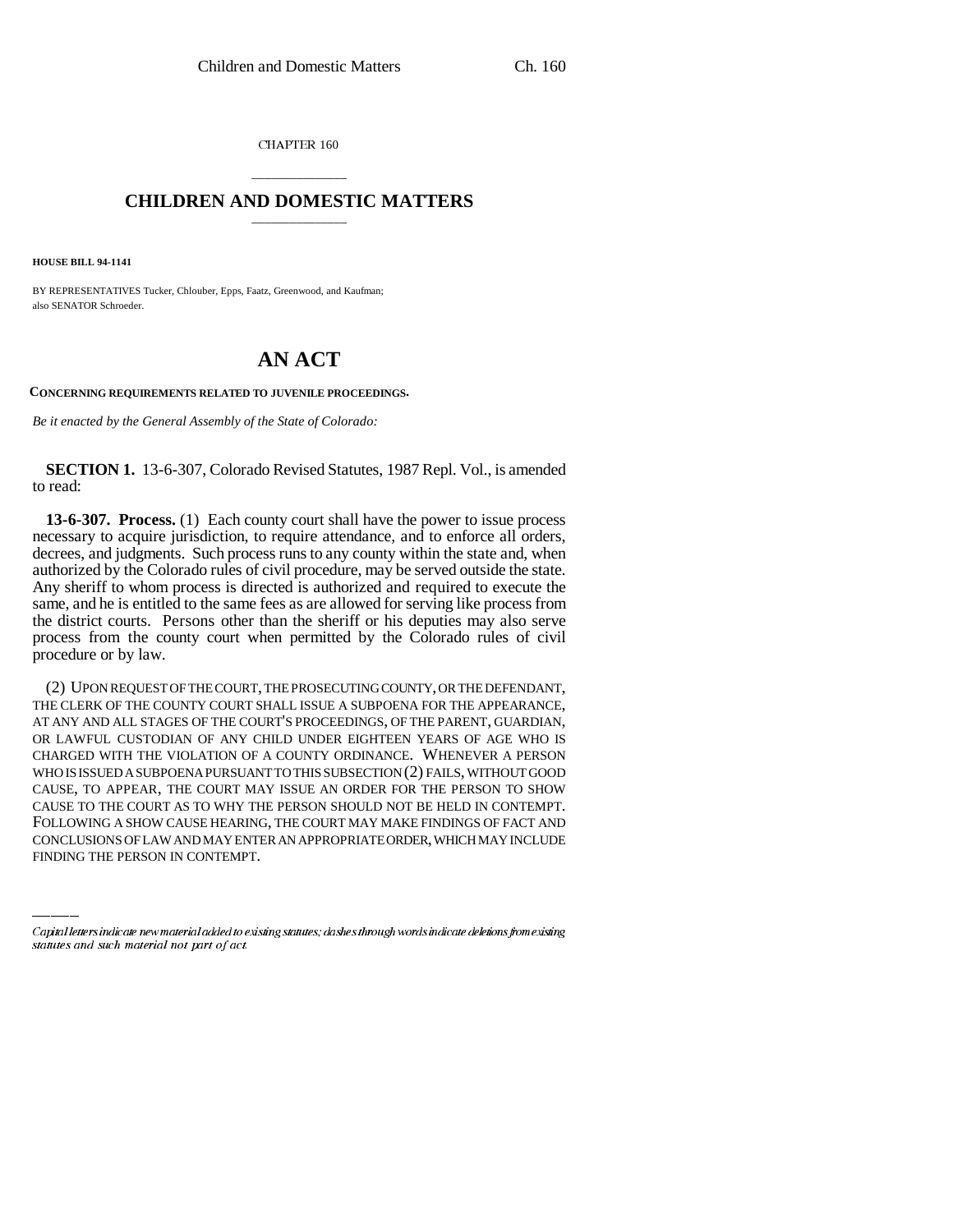**SECTION 2.** 13-10-103, Colorado Revised Statutes, 1987 Repl. Vol., is amended to read:

**13-10-103. Applicability.** This article shall apply to and govern the operation of municipal courts in the cities and towns of this state. Except for the provisions relating to the method of salary payment for municipal judges, the incarceration of children provided for in sections 19-2-204 and 19-2-1115, C.R.S., THE APPEARANCE OF THE PARENT, GUARDIAN, OR LAWFUL CUSTODIAN OF ANY CHILD UNDER EIGHTEEN YEARS OF AGE WHO IS CHARGED WITH A MUNICIPAL OFFENSE AS REQUIRED BY SECTION 13-10-111, the right to a trial by jury for petty offenses provided for in section 16-10-109, C.R.S., rules of procedure promulgated by the supreme court, and appellate procedure, this article may be superseded by charter or ordinance enacted by a home rule city.

**SECTION 3.** 13-10-111 (5), Colorado Revised Statutes, 1987 Repl. Vol., is amended to read:

**13-10-111. Commencement of actions - process.** (5) Upon the request of the municipal court, the prosecuting municipality, or the defendant, the clerk of the municipal court shall issue a subpoena for the appearance, at any and all stages of the court's proceedings, of the parent, guardian, or lawful custodian of any child under eighteen years of age who is charged with a municipal offense. WHENEVER A PERSON WHO IS ISSUED A SUBPOENA PURSUANT TO THIS SUBSECTION (5) FAILS, WITHOUT GOOD CAUSE, TO APPEAR, THE COURT MAY ISSUE AN ORDER FOR THE PERSON TO SHOW CAUSE TO THE COURT AS TO WHY THE PERSON SHOULD NOT BE HELD IN CONTEMPT. FOLLOWING A SHOW CAUSE HEARING, THE COURT MAY MAKE FINDINGS OF FACT AND CONCLUSIONS OF LAW AND MAY ENTER AN APPROPRIATE ORDER, WHICH MAY INCLUDE FINDING THE PERSON IN CONTEMPT.

**SECTION 4.** 16-11-311 (2) (a), Colorado Revised Statutes, 1986 Repl. Vol., as amended, is amended to read:

**16-11-311. Sentences - youthful offenders - legislative declaration - powers and duties of district court - authorization for youthful offender system powers and duties of department of corrections - repeal.** (2) (a) (I) A juvenile may be sentenced to the youthful offender system created pursuant to this section under the circumstances set forth in section 19-2-805 (2) (a) (II), C.R.S. In order to sentence a person to the youthful offender system, the court shall first impose upon such person a sentence to the department of corrections in accordance with section 18-1-105, C.R.S. The court shall thereafter suspend such sentence conditioned on completion of a sentence to the youthful offender system, including a period of parole supervision. The court shall impose any such sentence to the youthful offender system for a determinate period of not less than one year nor more than five years and a mandatory period of parole supervision for a period of one year. Upon the successful completion of the programs in the youthful offender system, including the mandatory period of supervision, the sentence to the department of corrections shall have been completed. Whenever a person is returned to the district court for revocation pursuant to subsection (5) of this section, the court shall impose the original sentence following the revocation of the sentence to the youthful offender system. Such revocation shall be in accordance with section 16-11-206.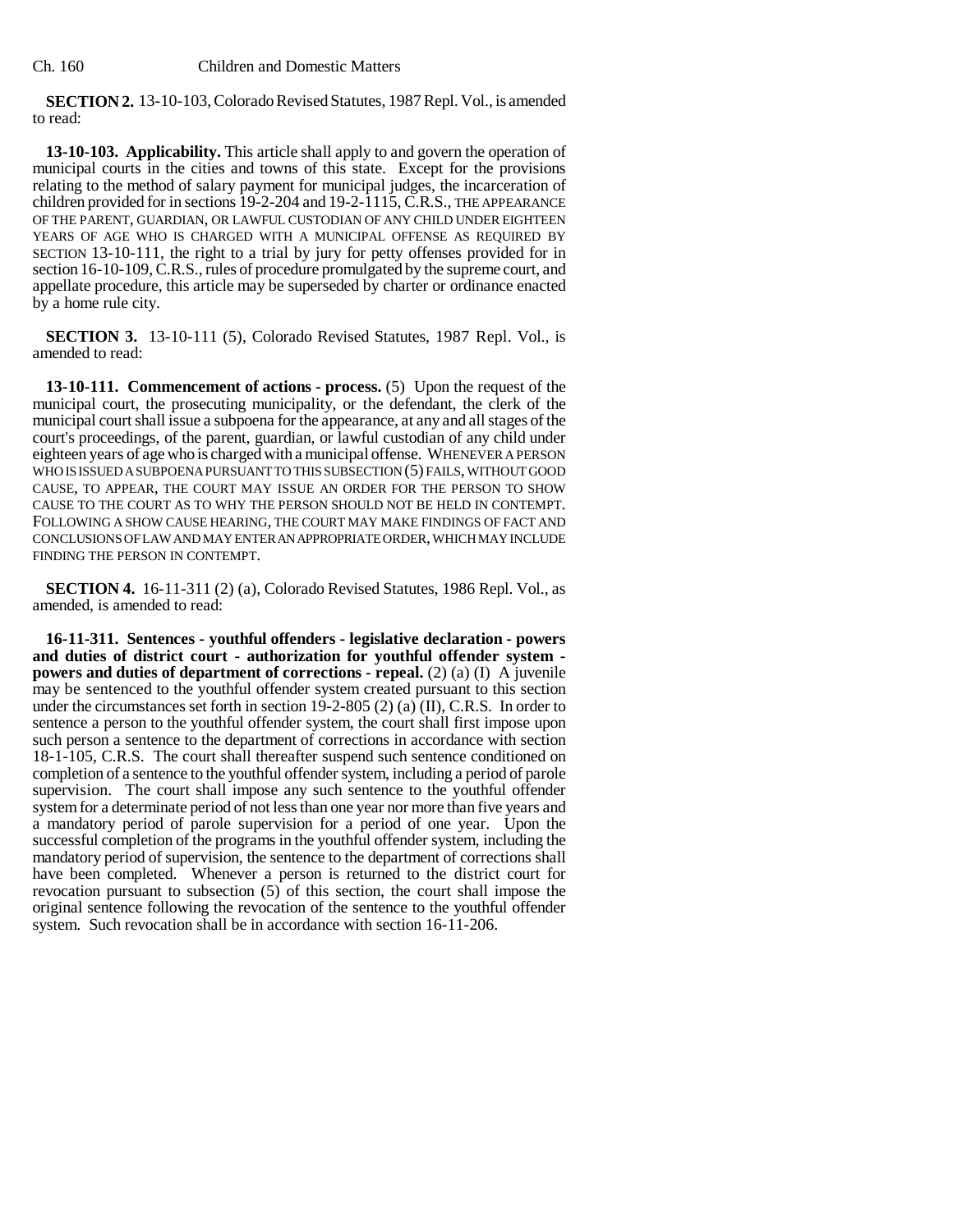(II) FOR THE PURPOSES OF THIS SECTION, "JUVENILE" MEANS A PERSON WHO IS UNDER THE AGE OF EIGHTEEN YEARS AT THE TIME OF SENTENCING PURSUANT TO THIS SECTION.

**SECTION 5.** 19-1-103, Colorado Revised Statutes, 1986 Repl. Vol., as amended, is amended BY THE ADDITION OF A NEW SUBSECTION to read:

**19-1-103. Definitions.** As used in this title, unless the context otherwise requires:

(12.3) "FIRE INVESTIGATOR" MEANS A PERSON WHO:

(a) IS AN OFFICER OR MEMBER OF A FIRE DEPARTMENT, FIRE PROTECTION DISTRICT, OR FIRE FIGHTING AGENCY OF THE STATE OR ANY OF ITS POLITICAL SUBDIVISIONS;

(b) IS ENGAGED IN CONDUCTING OR IS PRESENT FOR THE PURPOSE OF ENGAGING IN THE CONDUCT OF A FIRE INVESTIGATION; AND

(c) IS EITHER A VOLUNTEER OR IS COMPENSATED FOR SERVICES RENDERED BY THE PERSON.

**SECTION 6.** 19-1-119 (1) (b.5), the introductory portions to 19-1-119 (1) (c) (II) and (2) (a), and 19-1-119 (5), Colorado Revised Statutes, 1986 Repl. Vol., as amended, are amended, and the said 19-1-119 (1) is further amended BY THE ADDITION OF A NEW PARAGRAPH, to read:

**19-1-119.** Confidentiality of juvenile records - delinquency. (1) (b.5) <del>Court</del> records in juvenile delinquency proceedings concerning a juvenile who is adjudicated a juvenile delinquent for the commission of a delinquent act which would constitute a class 1, 2, 3, or 4 felony if such juvenile were an adult, or any juvenile who is charged with the commission of any such delinquent act, shall be open to the public. The information which shall be open to the public pursuant to this paragraph (b.5) regarding a juvenile who is charged with the commission of a delinquent act shall be the basic identification information concerning such juvenile, as defined in section 24-72-302 (2), C.R.S. However, any psychological profile of any such juvenile, any intelligence test results for any such juvenile, or any information regarding whether such juvenile has been sexually abused shall not be open to the public unless released by an order of the court THE PUBLIC HAS ACCESS TO ARREST AND CRIMINAL RECORDS INFORMATION, AS DEFINED IN SECTION 24-72-302 (1), C.R.S., AND INCLUDING A PERSON'S PHYSICAL DESCRIPTION, THAT:

(I) IS IN THE CUSTODY OF THE INVESTIGATING LAW ENFORCEMENT AGENCY, THE AGENCY RESPONSIBLE FOR FILING A PETITION AGAINST THE JUVENILE, AND THE COURT; AND

(II) CONCERNS A JUVENILE WHO:

(A) IS ADJUDICATED A JUVENILE DELINQUENT OR IS SUBJECT TO A REVOCATION OF PROBATION FOR COMMITTING THE CRIME OF POSSESSION OF A HANDGUN BY A JUVENILE OR FOR COMMITTING AN ACT THAT WOULD CONSTITUTE A CLASS 1, 2, 3, OR 4 FELONY OR WOULD CONSTITUTE ANY CRIME THAT INVOLVES THE USE OR POSSESSION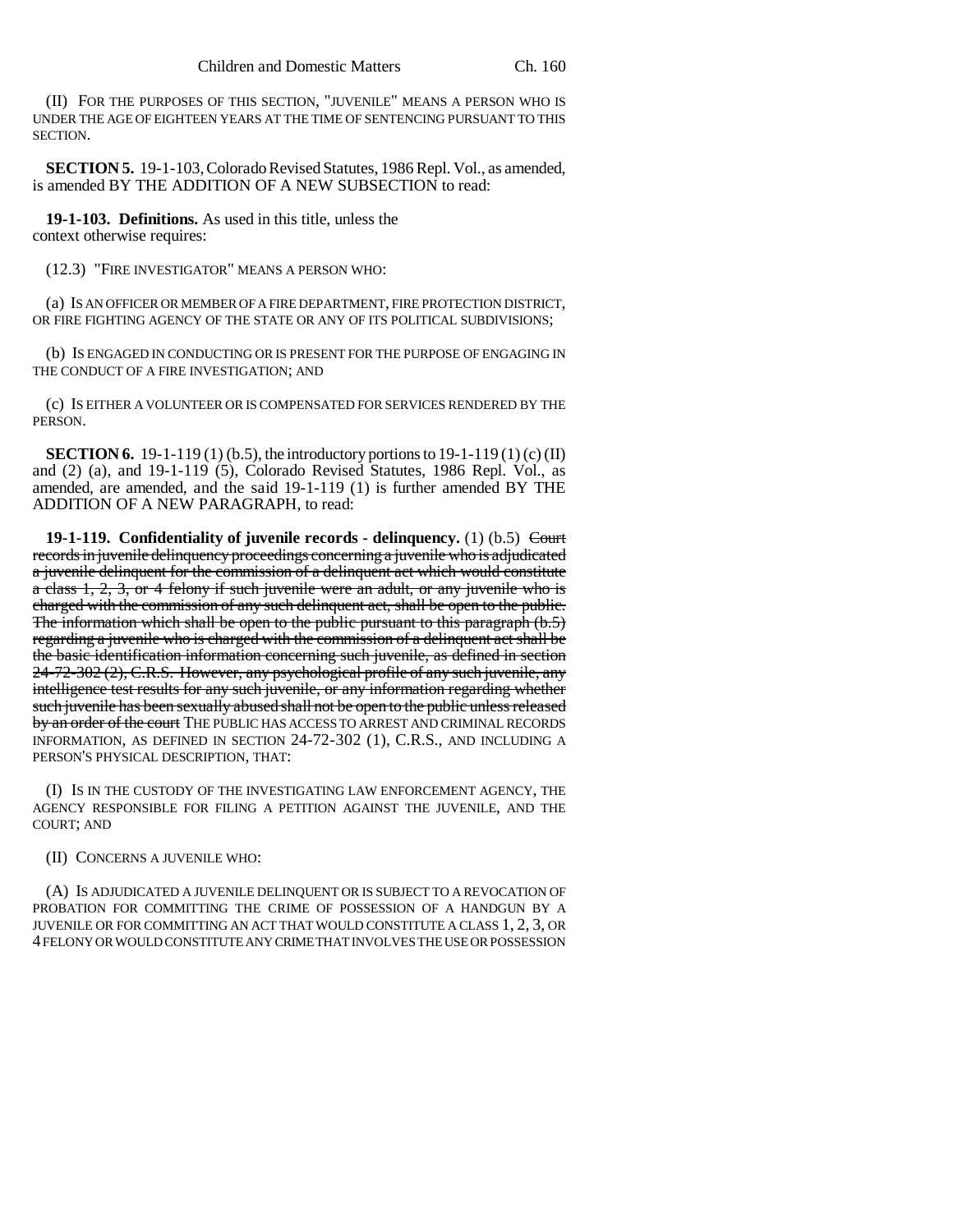OF A WEAPON IF SUCH ACT WERE COMMITTED BY AN ADULT; OR

(B) IS CHARGED WITH THE COMMISSION OF ANY ACT DESCRIBED IN SUB-SUBPARAGRAPH (A) OF THIS SUBPARAGRAPH (II).

(b.7) THE INFORMATION WHICH SHALL BE OPEN TO THE PUBLIC PURSUANT TO PARAGRAPH (b.5) REGARDING A JUVENILE WHO IS CHARGED WITH THE COMMISSION OF A DELINQUENT ACT SHALL NOT INCLUDE RECORDS OF INVESTIGATION AS SUCH RECORDS ARE DESCRIBED IN SECTION 24-72-305 (5), C.R.S. IN ADDITION, ANY PSYCHOLOGICAL PROFILE OF ANY SUCH JUVENILE, ANY INTELLIGENCE TEST RESULTS FOR ANY SUCH JUVENILE, OR ANY INFORMATION REGARDING WHETHER SUCH JUVENILE HAS BEEN SEXUALLY ABUSED SHALL NOT BE OPEN TO THE PUBLIC UNLESS RELEASED BY AN ORDER OF THE COURT.

(c) A juvenile probation officer's records, whether or not part of the court file, shall not be open to inspection except as provided in subparagraphs (I) to (IX) of this paragraph (c):

(II) To law enforcement officers, as defined in section 19-1-103 (17.5), AND TO FIRE INVESTIGATORS, AS DEFINED IN SECTION 19-1-103 (12.3), the inspection shall be limited to the following information:

(2) (a) EXCEPT AS OTHERWISE PROVIDED BY PARAGRAPH (b.5) OF SUBSECTION (1) OF THIS SECTION, the records of law enforcement officers concerning juveniles, including identifying information, shall be identified as juvenile records and shall not be inspected by or disclosed to the public, except:

(5) Whenever a petition filed in juvenile court alleges that a child between the ages of fourteen to eighteen YEARS has committed an offense that would constitute a crime of violence, as defined in section 16-11-309, C.R.S., if committed by an adult or whenever charges filed in district court allege that a child has committed such an offense, basic identification information THEN THE ARREST AND CRIMINAL RECORDS INFORMATION, AS DEFINED IN SECTION 24-72-302 (1), C.R.S., AND INCLUDING A PERSON'S PHYSICAL DESCRIPTION, concerning such child shall be made available to the public. THE INFORMATION IS AVAILABLE ONLY FROM THE INVESTIGATIVE LAW ENFORCEMENT AGENCY, THE AGENCY RESPONSIBLE FOR FILING A PETITION, AND THE COURT, AND SHALL NOT INCLUDE RECORDS OF INVESTIGATION AS SUCH RECORDS ARE DESCRIBED IN SECTION 24-72-305 (5), C.R.S. Such Basic identification information, AS DEFINED IN SECTION 24-72-302 (2), C.R.S., along with the details of the alleged delinquent act or offense, shall be provided immediately to the school district in which the child is enrolled. Such information shall be used by the board of education for purposes of section 22-33-105 (5), C.R.S., but information made available to the school district and not otherwise available to the public shall remain confidential.

**SECTION 7.** 19-2-204 (3) (c) and (4), Colorado Revised Statutes, 1986 Repl. Vol., as amended, are amended to read:

**19-2-204. Detention and shelter - hearing - time limits - confinement with adult offenders - restrictions.** (3) (c) (I) No juvenile taken to a detention or shelter facility or a temporary holding facility pursuant to section 19-2-201 as the result of an allegedly delinquent act which constitutes any of the offenses described in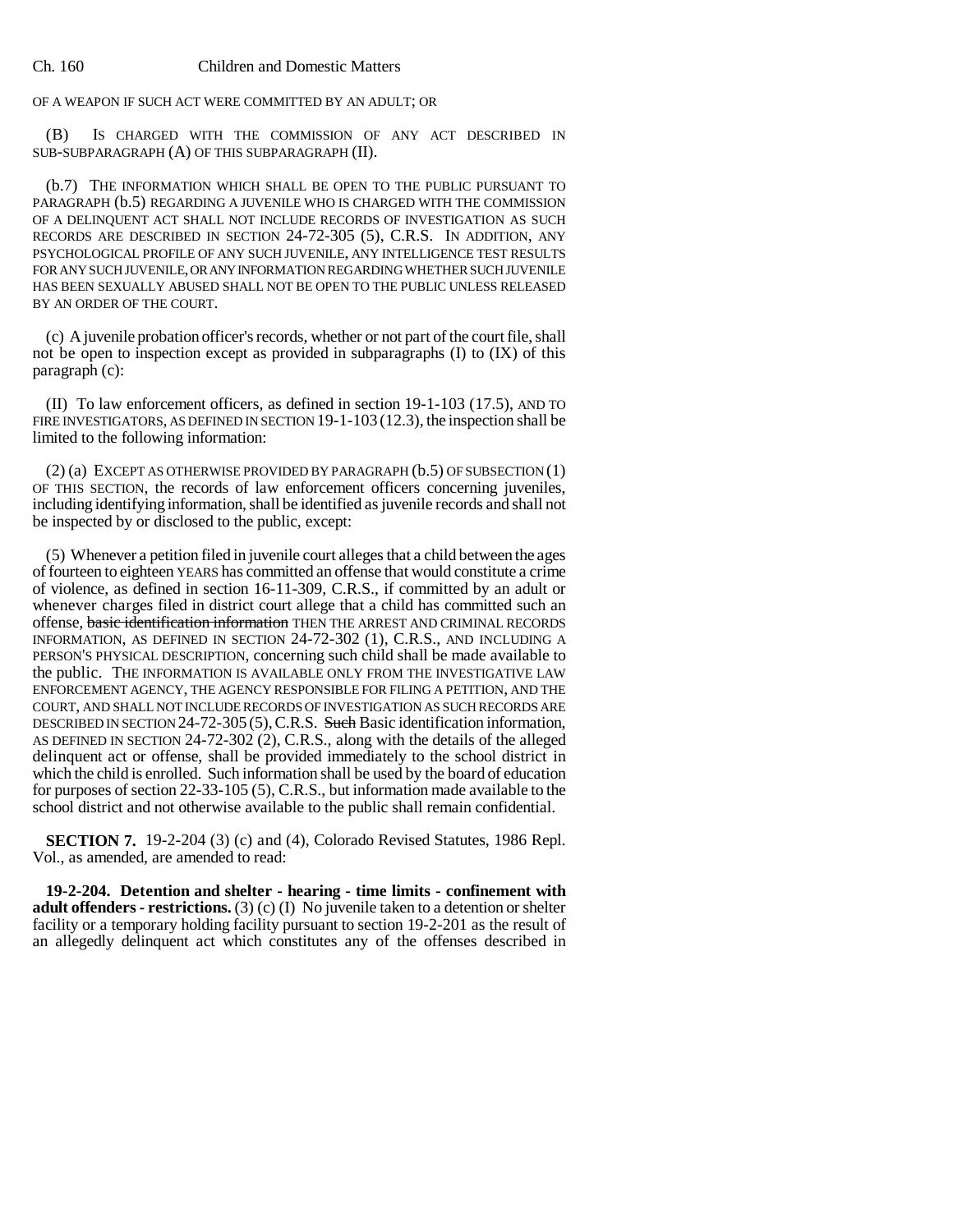sub-subparagraph  $(A)$ ,  $(B)$ , or  $(C)$  of subparagraph  $(III)$  of paragraph  $(a)$  of this subsection (3) shall be released from such facility if a law enforcement agency has requested that a detention hearing be held to determine whether the juvenile's immediate welfare or the protection of the community requires that the juvenile be detained. No such juvenile shall thereafter be released from detention except after a hearing, reasonable advance notice of which has been given to the district attorney, alleging new circumstances concerning the further detention of the juvenile.

(II) FOLLOWING A DETENTION HEARING HELD IN ACCORDANCE WITH SUBPARAGRAPH  $(I)$  OF THIS PARAGRAPH  $(c)$ , no juvenile being held when the juvenile WHO is to be tried as an adult for criminal proceedings pursuant to a direct filing or transfer shall be held at any facility intended to be utilized by juvenile offenders, unless the district attorney and the defense counsel agree otherwise. Said juvenile shall be segregated from the adult offenders of the facility in which such juvenile is held. IF THERE IS NO AGREEMENT, DETENTION OF THE JUVENILE SHALL BE SUBJECT TO THE PROVISIONS OF SUBSECTION (4) OF THIS SECTION.

(4) (a) No jail shall receive a juvenile for detention FOLLOWING A DETENTION HEARING PURSUANT TO THIS SECTION unless the juvenile has been ordered by the court to be held for criminal proceedings as an adult PURSUANT TO A TRANSFER OR UNLESS THE JUVENILE IS TO BE HELD FOR CRIMINAL PROCEEDINGS AS AN ADULT PURSUANT TO A DIRECT FILING. No juvenile under the age of fourteen and, except upon order of the court, no juvenile fourteen years of age or older shall be detained in a jail, lockup, or other place used for the confinement of adult offenders. The exception for detention in a jail shall be used by the court only if the juvenile is being held for criminal proceedings as an adult PURSUANT TO A DIRECT FILING OR TRANSFER or if the court determines that the juvenile is an escape risk or is a threat to the safety of detention center personnel or other detainees. Any determination that the juvenile is an escape risk shall be set forth by the court in written findings.

(b) Except as provided in paragraph  $(c)$  of subsection  $(3)$  of this section, a juvenile fourteen years of age or older WHENEVER A JUVENILE IS HELD PURSUANT TO A DIRECT FILING OR TRANSFER IN A FACILITY WHERE ADULTS ARE HELD, THE JUVENILE SHALL BE PHYSICALLY SEGREGATED FROM THE ADULT OFFENDERS. A JUVENILE DETERMINED BY THE COURT TO BE AN ESCAPE RISK OR A THREAT TO THE SAFETY OF DETENTION CENTER PERSONNEL OR OTHER DETAINEES WHO IS HELD IN AN ADULT FACILITY shall be detained in an area that is reasonably separated by sight and sound from, and is without haphazard or accidental contact with, adult offenders or persons charged with a crime.

**SECTION 8.** 19-2-205 (2), Colorado Revised Statutes, 1986 Repl. Vol., as amended, is amended to read:

**19-2-205. Bail.** (2) Any application for the revocation or modification of the amount, type, or conditions of bail shall be made in accordance with section 16-4-107, C.R.S.; EXCEPT THAT THE PRESUMPTION DESCRIBED IN SECTION 19-2-204 (3) (a) (III) (A) TO (3) (a) (III) (C) SHALL CONTINUE TO APPLY FOR THE PURPOSES OF THIS SECTION.

**SECTION 9.** 19-2-303 (4), Colorado Revised Statutes, 1986 Repl. Vol., as amended, is repealed as follows: